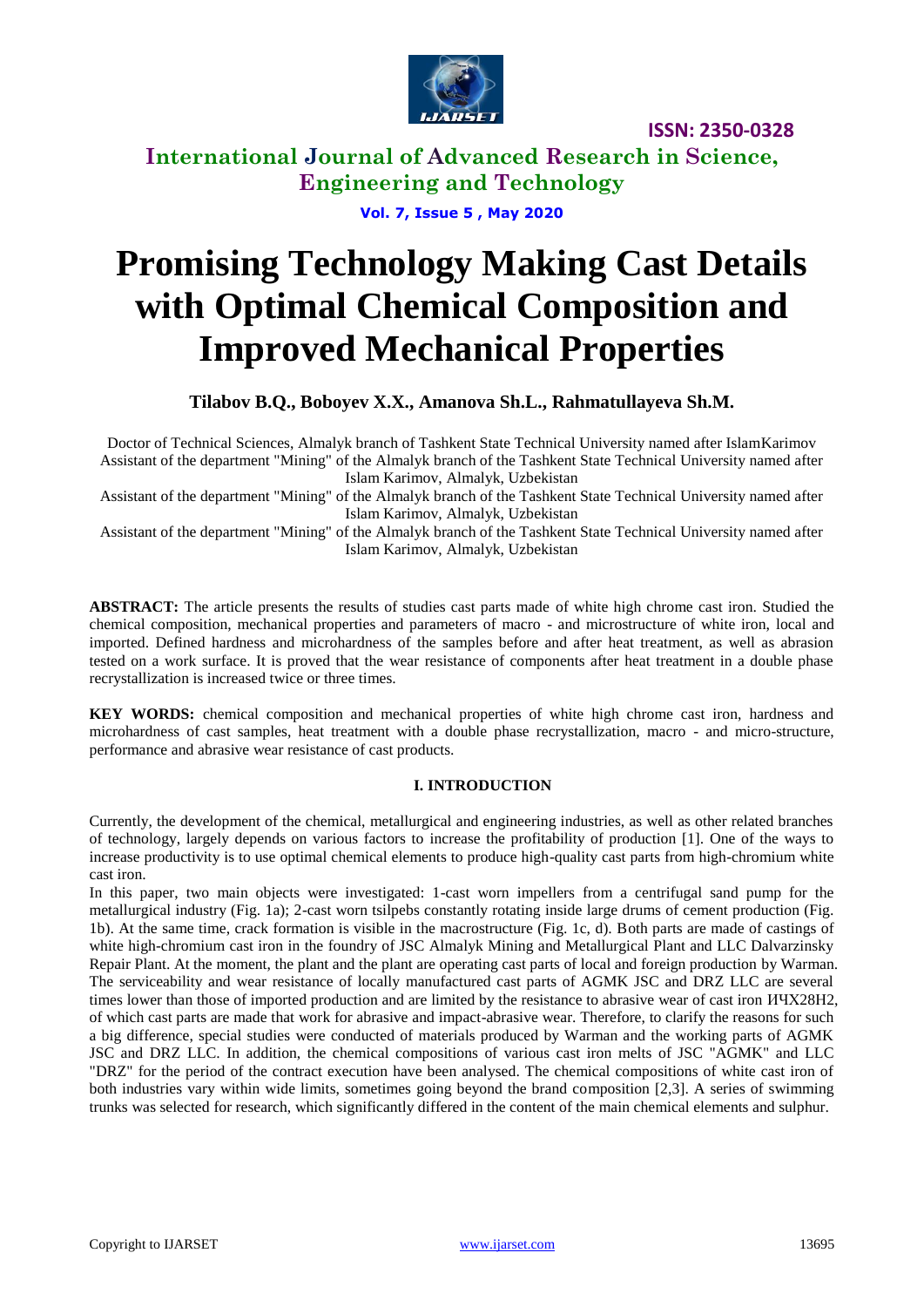

## **ISSN: 2350-0328 International Journal of Advanced Research in Science, Engineering and Technology**

### **Vol. 7, Issue 5 , May 2020**



Fig. 1. Cast worn parts and macrostructures cast from high-chromium white cast iron: a-pump impeller; b-clippers of drum mills; c, g-cracked specimens.

#### **II. METHODOLOGY**

Special imported samples of white high-chromium cast iron, cut from a used impeller and tsilpebsa, were used as a kind of standard in terms of chemical composition, mechanical properties and structural parameters.

The aim of this work is to develop an innovative technology for the manufacture of cast parts in earthen form from high-chromium white cast iron with the optimal chemical composition, mechanical property and the necessary structural parameter, as well as increase the hardness and wear resistance of parts using optimal heat treatment conditions with double phase recrystallization [4,5 ].

Research Methodology. The optimal chemical elements that we offer for these castings were analysed in the central laboratory of the repair and mechanical plant of JSC "AGMK" and LLC "DRZ" and used to produce both cast cast iron parts of the brand X28N2.

The chemical compositions of the studied samples of white cast iron are given in Tables 1 and 2. The results obtained show that all the melts in the main elements can be attributed to the known brands of cast iron [2], but the following differences are observed:

- Smelting No. 910, 926, 939 and 1, 2, 3 has a clearly overestimated carbon content for the brand ICHCH28N2;

- the sulphur content in all smelting of AGMK JSC and DRZ LLC is many times higher than in Warman cast iron;

- the chromium content in almost all melts is less than in Warman cast iron.

Cast clippers of white chrome cast iron to relieve internal stresses, improve machinability by cutting and prepare the structure for hardening heat treatment, are subjected to softening annealing at 700-7300С for several hours, followed by cooling together with the furnace for hardness  $HRC = 39-46$ 

| Product, melting | Content of elements, mass% |       |      |       |       |       |      |       |       |
|------------------|----------------------------|-------|------|-------|-------|-------|------|-------|-------|
|                  | C                          | Si    | Mn   | P     | S     | Cr    | Ni   | Mo    | Cu    |
| Working wheel    |                            |       |      |       |       |       |      |       |       |
| (Warman)         | 2,87                       | 0,317 | 1,38 | 0,031 | 0,012 | 28,31 | 0,53 | 0,049 | 0,025 |
| Impeller of      |                            |       |      |       |       |       |      |       |       |
| <b>AGMK JSC</b>  | 2,45                       | 0,59  | 0,65 | 0,089 | 0,071 | 22,87 | 1,26 |       |       |
| Smelting No. 910 |                            |       |      |       |       |       |      |       |       |
| of JSC "AGMK"    | 3,49                       | 0,51  | 0,57 | 0,067 | 0,032 | 28,86 | 1,54 | 0,057 | 0,2   |
| Smelting No. 926 |                            |       |      |       |       |       |      |       |       |
| of JSC "AGMK"    | 2,99                       | 0,87  | 0.62 | 0.064 | 0.034 | 26,54 | 0.99 | 0,059 | 0,26  |
| Smelting No. 939 |                            |       |      |       |       |       |      |       |       |
| of JSC "AGMK"    | 2,92                       | 1,35  | 0.33 | 0,036 | 0,035 | 23,0  | 1.16 | 0,053 | 0,22  |

**Table 1 The chemical composition of the studied samples of white cast iron TsRMZ JSC "AGMK"**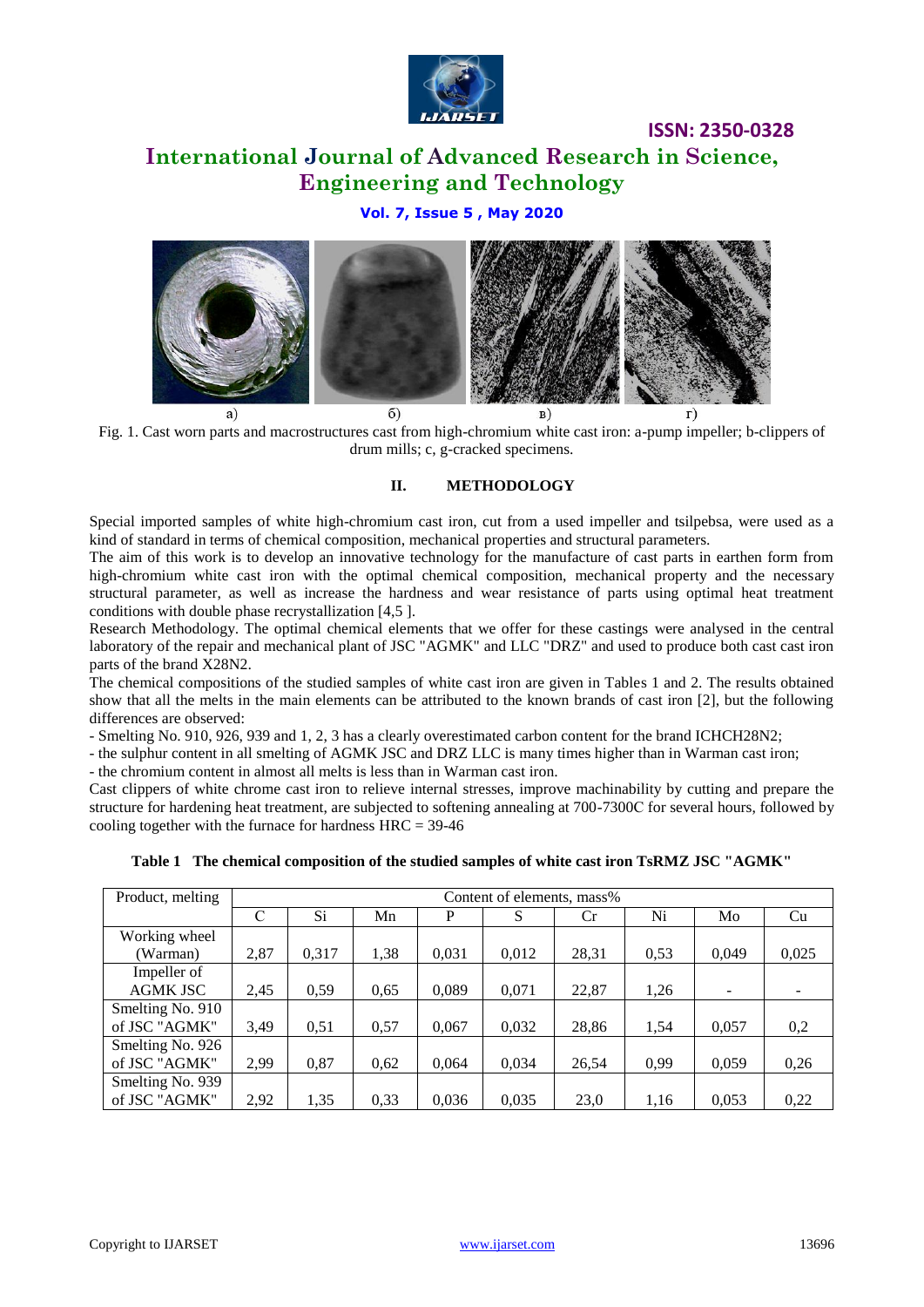

## **International Journal of Advanced Research in Science, Engineering and Technology**

### **Vol. 7, Issue 5 , May 2020**

| Product, melting  | Content of elements, mass% |       |      |       |       |       |      |       |       |
|-------------------|----------------------------|-------|------|-------|-------|-------|------|-------|-------|
|                   | С                          | Si    | Mn   | P     | S     | Cr.   | Ni   | Mo    | Cu    |
| Work Tsilpebs     |                            |       |      |       |       |       |      |       |       |
| (Warman)          | 2,88                       | 0,318 | 1,39 | 0,032 | 0,013 | 28,30 | 0,54 | 0,050 | 0,026 |
| Workers           |                            |       |      |       |       |       |      |       |       |
| tsilpebsy OOO     | 2,47                       | 0,61  | 0,67 | 0,091 | 0,073 | 22,84 | 1,27 |       |       |
| "DRZ"             |                            |       |      |       |       |       |      |       |       |
| Smelting No. 1    |                            |       |      |       |       |       |      |       |       |
| LLC "DRZ"         | 3,45                       | 0,53  | 0,59 | 0,069 | 0,034 | 28,85 | 1,56 | 0,058 | 0,2   |
| Smelting No. 2 of |                            |       |      |       |       |       |      |       |       |
| LLC DRZ           | 2.98                       | 0,89  | 0,64 | 0,066 | 0,036 | 26,53 | 0,99 | 0,060 | 0,27  |
| Smelting No. 3 of |                            |       |      |       |       |       |      |       |       |
| LLC DRZ           | 2,94                       | 1,36  | 0,35 | 0,037 | 0,038 | 24,0  | 1,18 | 0,054 | 0,23  |

### **Table 2 The chemical composition of the investigated samples of white cast iron, OOO DRZ**

After clarifying the entire complex of the chemical composition of the samples, studies were conducted. In our experiments, samples of white high-chromium cast irons were annealed at 7000С for 2 hours, followed by cooling together with the furnace. The results of these experiments are presented in tables 3 and 4.

| Product, | Main elements, % |       |       |      |       | ΣC.    | Hardness HRC |          | Difference |
|----------|------------------|-------|-------|------|-------|--------|--------------|----------|------------|
| melting  |                  | Сr    | Ni    | Mn   | Si    | Ni. Si | before       | after    | in NRC     |
|          |                  |       |       |      |       |        | annealig     | annealig |            |
| Warman   |                  |       |       |      |       |        |              |          |            |
| impeller | 2,87             | 28,31 | 0,538 | 1,38 | 0,317 | 3,22   |              | 44       |            |

wheel 2,45 22,87 1,26 0,65 0,59 4,3 50 43,5 6,5

**Table 3 Chemical elements and hardness of white cast iron samples TsRMZ AGMK JSC**

#### **Table 4 Chemical elements and hardness of white cast iron samples of DRZ LLC**

3,49 | 28,86 | 1,54 | 0,57 | 0,51 | 5,54 | 50 | 49,66 | 0,34

2,89 | 26,54 | 0,99 | 0,62 | 0,78 | 4,76 | 53,5 | 42,7 | 10,8

2,92 23,0 1,16 0,33 1,35 5,43 55 51 4

| Product,                          | Main elements, % |       |       |      |           | $\Sigma C$ |                    | Hardness HRC      | Difference |
|-----------------------------------|------------------|-------|-------|------|-----------|------------|--------------------|-------------------|------------|
| melting                           |                  | Cr.   | Ni    | Mn   | <b>Si</b> | Ni, Si     | before<br>annealig | after<br>annealig | in NRC     |
| Work Tsilpebs<br>(Warman)         | 2.86             | 28,30 | 0,536 | 1,39 | 0,316     | 3,21       | 56                 | 45                | 11         |
| Workers<br>tsilpebsy OOO<br>"DRZ" | 2.47             | 22.84 | 1,27  | 0.67 | 0,61      | 4,4        | 49                 | 43                | 6          |

Working

JSC "AGMK"

Smelting No. 910 of JSC "AGMK"

Smelting No. 926 of JSC "AGMK"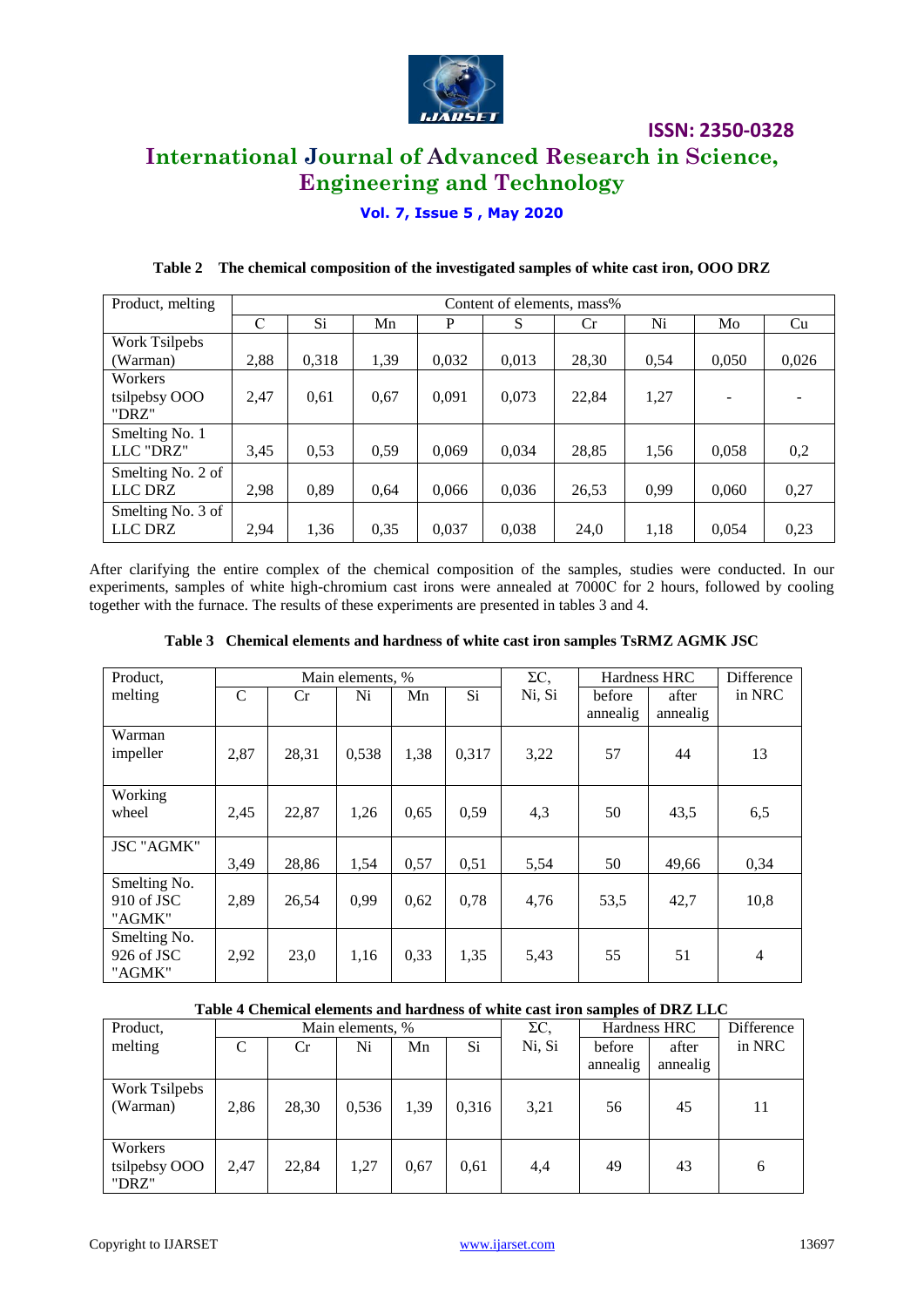

### **International Journal of Advanced Research in Science, Engineering and Technology**

### **Vol. 7, Issue 5 , May 2020**

| Smelting No. 1<br>LLC "DRZ"  | 3.45 | 28,85 | .,56 | 0.59 | 0.53 | 5,55 | 49   | 48.65 | 0,35 |
|------------------------------|------|-------|------|------|------|------|------|-------|------|
| Smelting No. 2<br>of LLC DRZ | 2.98 | 26,53 | 0.99 | 0.64 | 0,79 | 4.77 | 54.5 | 43.6  | 10,9 |
| Smelting No. 3<br>of LLC DRZ | 2.92 | 23.0  | . 16 | 0,33 | 1,35 | 5,43 | 55   | 49    |      |

In the presented tables it is seen that after annealing at 700  $\degree$  C, hardness within the range of HRC = 39-46 is not achieved in all melts.

Experimental research. As we know, in high-chromium cast iron containing about 30% Cr, the γ-region expands with increasing carbon content and the amount of ferrite in the base structure decreases. However, the γ region expands nickel, and silicon impedes the diffusion of carbon and the decomposition of solid solutions. Therefore, it was found that the total content of elements should be about 4.5% (C, Ni, Si).

In the high-chromium white cast iron of the IChKh28N2 (Kh28N2) brand, it is generally impractical to exceed a carbon content of more than 3%, because hypereutectic cast iron with large primary carbides is obtained. These large carbide crystals crack already in the process of manufacturing a thin section, crumble under the influence of stresses, and contribute to the formation of macro - and micro cracks (see fig. 1c, d).

Microstructural analysis showed that the kink had a pronounced columnar character, when the iron crystals along the long primary axis are perpendicular to the wheel blade, i.e. crystal growth during the solidification of cast iron went mainly in the direction of relatively rapid cooling. Therefore, thin sections were prepared for research both across the long axis of the crystals and along them. Microstructural analysis was studied on a MBS-9 metallographic microscope.

Research results and discussion. The research results showed that the condition of the surfaces of imported cast iron samples on rubbing surfaces had thin grooves of exposure to abrasive particles. Occasionally, individual deep scratches occurred. On the friction surface of samples of locally produced white cast iron there are a lot of deep scratches of "plowing" of abrasive particles. In addition, areas of brittle chipping in the form of pits are clearly visible, on the longitudinal section of the specimen of JSC "AGMK" and LLC "DRZ" there are even more areas of brittle chipping. On a longitudinal specimen on the friction surface, not only deep plowing grooves are observed, but also very strong chipping along the fibre along the long axis of carbides. This is due to the presence of a large amount of sulphides in white cast iron of AGMK JSC and DRZ LLC, which was proved by our experimental studies. This suggests that in the chemical composition of white cast iron, sulphur is five times more than imported.

Metallographic microstructural analysis was performed on a German Neofot-21 microscope and a Russian MIM-8M microscope. For the etching of thin sections, a reagent of the following composition was used: 1. Ferric chloride - 1.25 g; 2. Picric acid - 2.5 g; 3. Hydrochloric acid - 1 ml; 4. Ethyl alcohol - 45 ml. Metallographic analysis determined the type of structure, the size of carbide particles and the structural components of white cast irons. Studies have shown that the considered white high-chromium cast iron of local production by TsRMZ of AGMK JSC and DRZ LLC has a composition close to eutectic on a transverse section with small carbide particles, the sizes of which vary within 8.6-51 μm (Fig. 2a) . A tendency to brittle chipping during the preparation of a micro section was found. On longitudinal sections, the tendency to brittle chipping manifests itself strongly (Fig. 2b). At high magnifications, it is found that spalling occurs along the alloy matrix, where there are a lot of sulphides (Fig. 2c). The spalling of sulphide particles (grey light), as it were, forms a weakened zone along the iron - carbide phase boundaries (Fig. 2d). This microstructure of high-chromium white cast iron is also clearly visible on the transverse section (Fig. 2e, f) [6].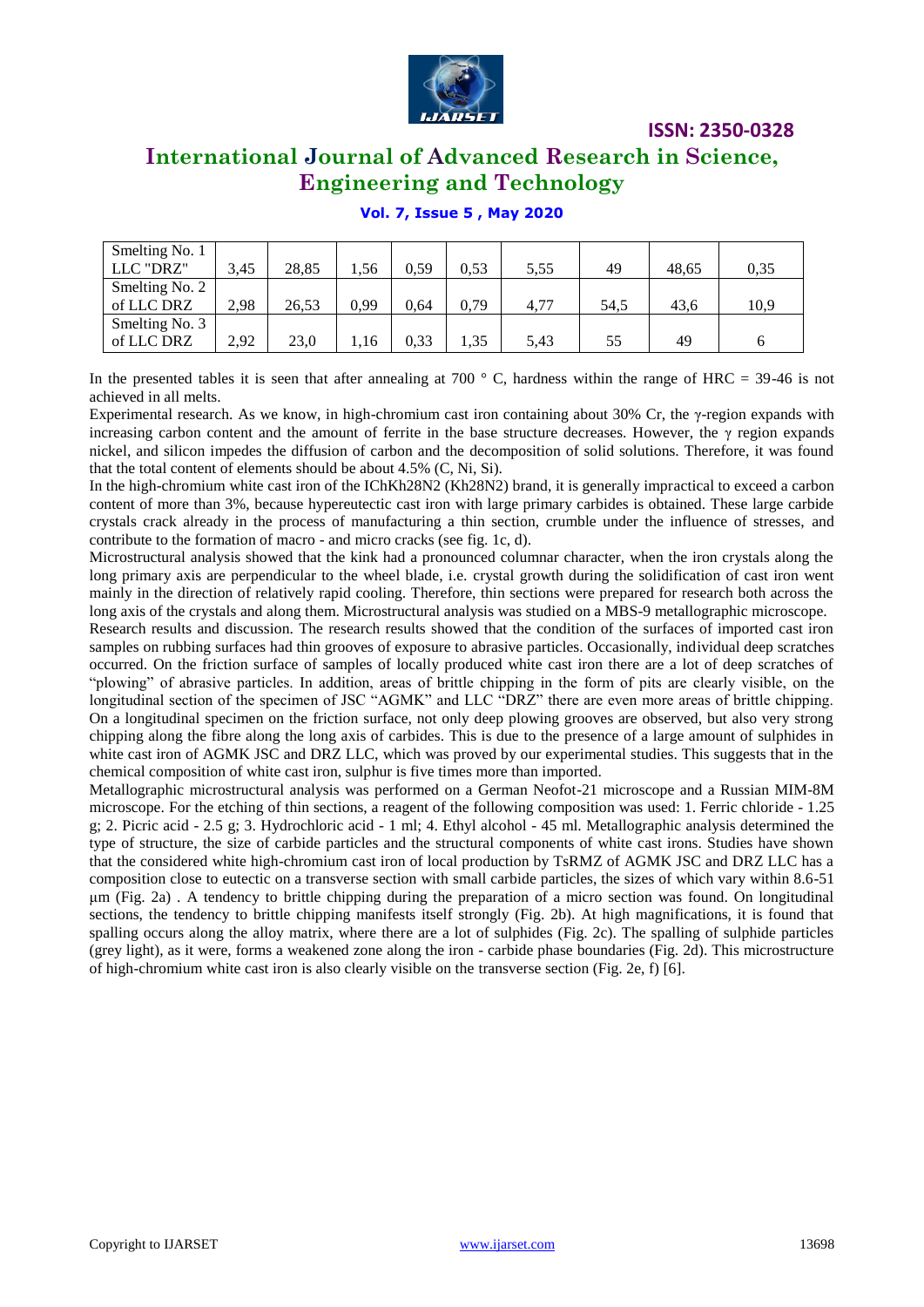

### **International Journal of Advanced Research in Science, Engineering and Technology**

### **Vol. 7, Issue 5 , May 2020**



**Fig. 2.** Cross section with small carbide particles (a) and longitudinal section with brittle chipping (b) X300 and microstructure of sulfides (c); spalling of sulphide particles and the formation of a weakened zone at the phase boundaries (d) of X1700 and the microstructure of sulphide particles of phases (e) and iron carbide (e). X1700

Heat treatment aims to change the structure and properties of white cast iron in the desired direction. Therefore, heat treatment should always provide the necessary structure and properties [7]. Fig. 3 shows the heat-treated finished impellers (Fig. 3a), balls and drum cylinders (Fig. 3b, c) and the microstructure of small carbide (Fig. 3d), which increases the hardness and wear resistance of these parts. The hardness of the hardened samples and parts of highchromium white cast iron is HRC58-63, and the mileage and working capacity reaches 2000-2500 hours.



**Fig. 3. Finished cast parts cast from high-chromium white cast iron: a-pump impeller; b-ball drum; b-clippers of the drum; g-microstructure of fine carbide white cast iron. X500**

Findings. In conclusion, it should be noted that all experimental samples and cast parts were subjected to optimal heat treatment with double phase recrystallization of 925-11500С followed by tempering [2]. Heat treatment was carried out in order to increase the hardness and wear resistance of cast parts by two or more times. In addition, the hardness and micro hardness of the samples were determined, abrasion tests were performed before and after heat treatment, and phase X-ray diffraction analysis was studied to determine the phase composition and level of defect of the crystal structure of the matrix and the density of white cast iron dislocation. After the entire cycle of optimal heat treatment, the wear resistance and durability of cast impellers, balls and tsilpebs of drum mills [8] increase 2-3 times higher than serial parts. This innovative technology has been introduced into the production of JSC Metallmexqurilish with an economic effect.